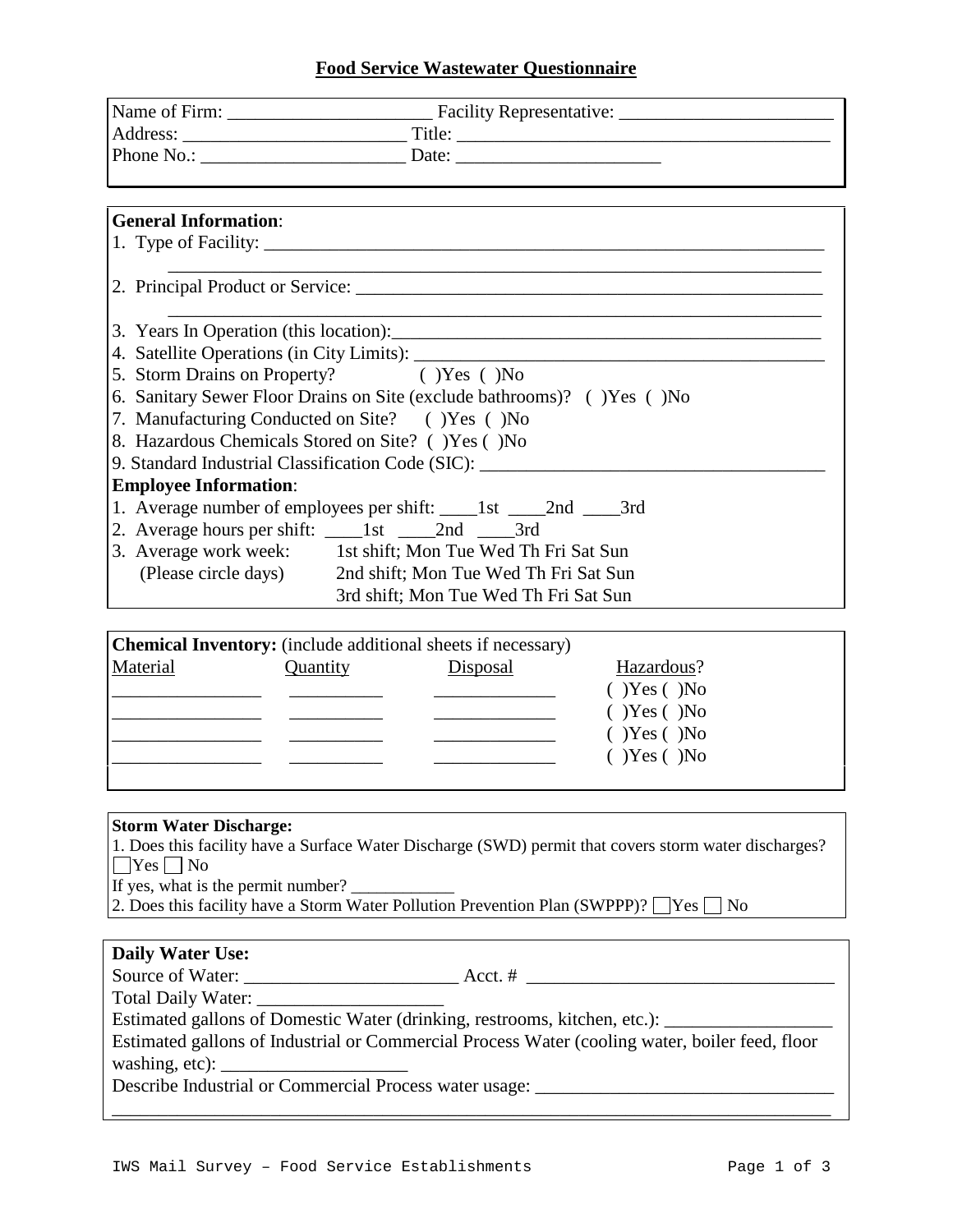| <b>Wastewater Production:</b>                                                                  |                              |  |                                                                                                                                                                                                                                     |  |
|------------------------------------------------------------------------------------------------|------------------------------|--|-------------------------------------------------------------------------------------------------------------------------------------------------------------------------------------------------------------------------------------|--|
| Indicate below the operations at your facility which discharge wastes into the sanitary sewer. |                              |  |                                                                                                                                                                                                                                     |  |
| <b>General Cleaning</b>                                                                        | <b>Cleaning Solvents</b>     |  | <b>Dye/Leak Testing Tanks</b>                                                                                                                                                                                                       |  |
| Laundry                                                                                        | <b>Caustic or Acid Tanks</b> |  | <b>RO</b> or Deionizing Systems                                                                                                                                                                                                     |  |
| Car Washing                                                                                    | <b>Steam Cleaning</b>        |  | <b>Surface Prep for Painting</b>                                                                                                                                                                                                    |  |
| <b>High Pressure Cleaning</b>                                                                  | <b>Machine Operations</b>    |  | <b>Other</b> contracts the contract of the contract of the contract of the contract of the contract of the contract of the contract of the contract of the contract of the contract of the contract of the contract of the contract |  |
| Estimate the average volume of discharge or water loss not to the City sanitary sewer:         |                              |  |                                                                                                                                                                                                                                     |  |
| Describe any Industrial or Commercial Process was tewater generation at your facility:         |                              |  |                                                                                                                                                                                                                                     |  |
|                                                                                                |                              |  |                                                                                                                                                                                                                                     |  |
|                                                                                                |                              |  |                                                                                                                                                                                                                                     |  |

**How is fryer grease handled:**\_\_\_\_\_\_\_\_\_\_\_\_\_\_\_\_\_\_\_\_\_\_\_\_\_\_\_\_\_\_\_\_\_\_\_\_\_\_\_\_\_\_\_\_\_\_\_\_\_\_\_\_\_\_\_\_\_

**Grease Traps** (if applicable): Number of grease traps: What is done with the waste removed from the grease traps?

**For each grease trap/interceptor at your facility, complete the chart. If more than 3 are present, attach the additional information on another sheet. Provide a drawing for each under sink and in-ground grease trap/interceptor. The drawings must indicate the dimensions in feet.**

\_\_\_\_\_\_\_\_\_\_\_\_\_\_\_\_\_\_\_\_\_\_\_\_\_\_\_\_\_\_\_\_\_\_\_\_\_\_\_\_\_\_\_\_\_\_\_\_\_\_\_\_\_\_\_\_\_\_\_\_\_\_\_\_\_\_\_\_\_\_\_\_\_\_\_\_\_\_

| Grease trap/                       | <b>Location at the</b><br><b>Facility</b> | Source of<br>Wastewater <sup>1</sup> | Capacity<br>(indicate pounds)<br>or gallons) | Pounds of grease<br>removed off site<br>per year | <b>Maintenance</b><br><b>Service</b><br>frequency <sup>2</sup> |
|------------------------------------|-------------------------------------------|--------------------------------------|----------------------------------------------|--------------------------------------------------|----------------------------------------------------------------|
| <b>Interceptor</b><br>Grease trap/ |                                           |                                      |                                              |                                                  |                                                                |
| <b>Interceptor</b>                 |                                           |                                      |                                              |                                                  |                                                                |
| Grease trap/<br><b>Interceptor</b> |                                           |                                      |                                              |                                                  |                                                                |

1 **Source of** 

**Wastewater** In the space provided in the chart, fill in the letter corresponding to the applicable source.

- 
- **B.** Equipment/Vessel wash down **C.** Floor wash down
- 
- **D.** Rinses containing spent/discarded **H.** Other (describe)

food products (describe)\_\_\_\_\_\_\_\_\_\_\_\_\_\_\_\_\_\_\_\_\_\_\_

- **A.** Food processing **E.** Spent cleaning/sanitizing solutions **B.** Equipment/Vessel wash down **F.** Fruits/Vegetables Grindings
	-
	- **G.** Laboratory Operations
	-

2 **Maintenance Service frequency** In the space provided in the chart, fill in the number corresponding to the applicable maintenance service frequency for each grease trap/interceptor.

- 
- 
- 
- **4.** Every three months
- **1.** Daily **5.** Every six months
	- **6.** Every twelve months
- **3.** Every month **7.** Other (describe)\_\_\_\_\_\_\_\_\_\_\_\_\_\_\_\_\_\_\_\_\_\_\_\_\_